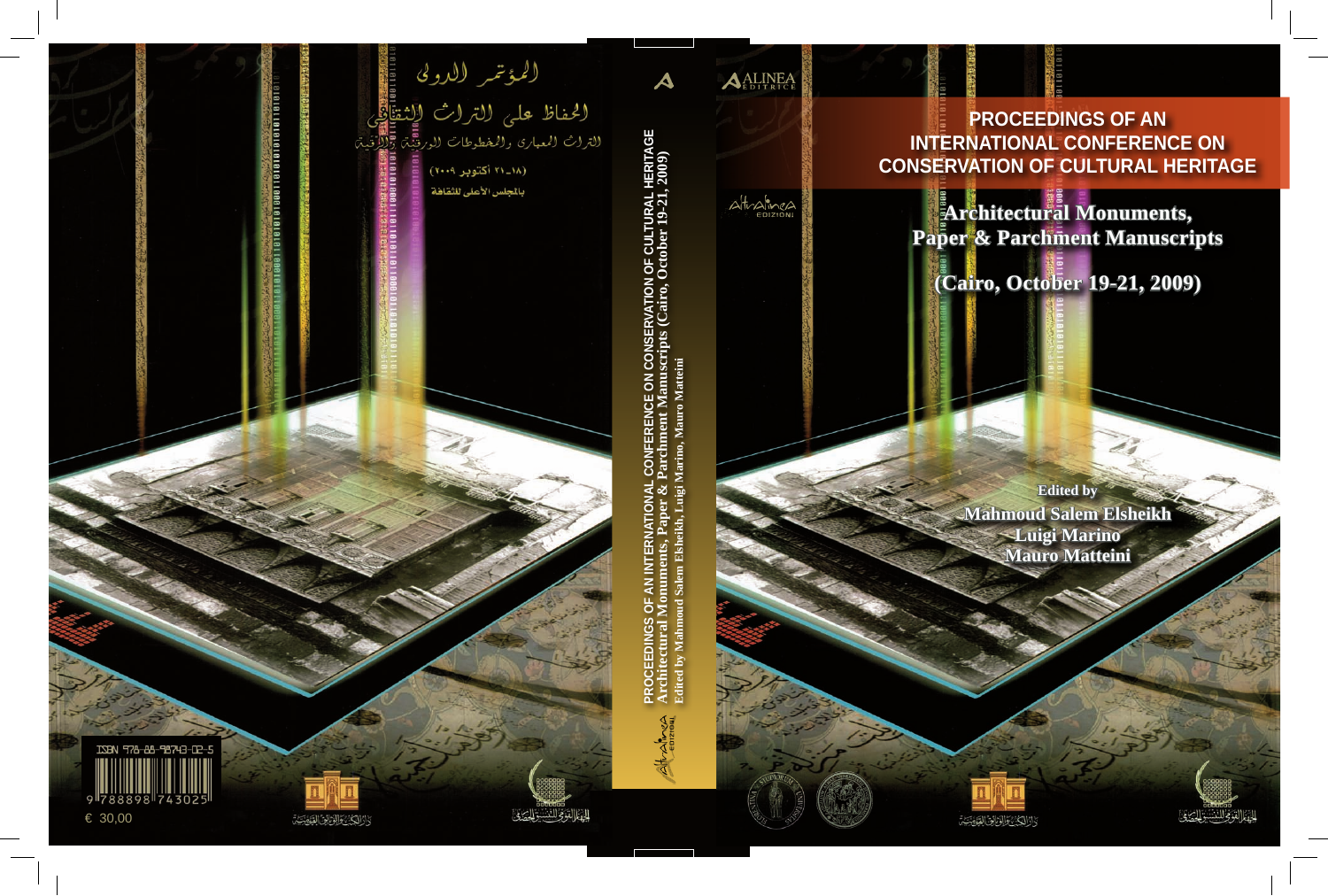## **Index**

## **Opening address**

## **Proceedings**

| Stefano Della Torre - The long-term vision in architectural        |  |
|--------------------------------------------------------------------|--|
|                                                                    |  |
| Antonio Rava - Restoration of baroque stucco decorations           |  |
| in Piedmont: the activity of Luganese masters in the $XVI -$       |  |
|                                                                    |  |
| Carlo Alberto Garzonio - The research activity of the Laboratory   |  |
| of Analysis of stone materials (LAM) of Florence University  p. 35 |  |
| Pierandrea Mandò - Investigating ancient manuscripts with          |  |
|                                                                    |  |
| Luigi Marino - Conservation et valorisation d'architectures        |  |
|                                                                    |  |
| Carlo Blasi, Elisa Adorni - The ancient Citadel of Damascus,       |  |
| Syria: stability analysis for the consolidation and                |  |
|                                                                    |  |
| Isetta Tosini, Maria Rizzi - Innovative procedures for             |  |
| the de-acidification of paper artworks and water-soluble           |  |
|                                                                    |  |
| Nicolangelo Scianna - Dry mounting documents: the principle        |  |
|                                                                    |  |
| Letizia Montalbano, Paolo Cremonesi - Alternative methods          |  |
| for the application of water to paper- and                         |  |
|                                                                    |  |
| Simonetta Iannuccelli, Silvia Sotgiu, Maria Speranza Storace -     |  |
| Large format works of art on paper: conservation                   |  |
|                                                                    |  |
| Carlo Blasi, Eva Coïsson, Federica Ottoni - Restoration in Islamic |  |
|                                                                    |  |
|                                                                    |  |